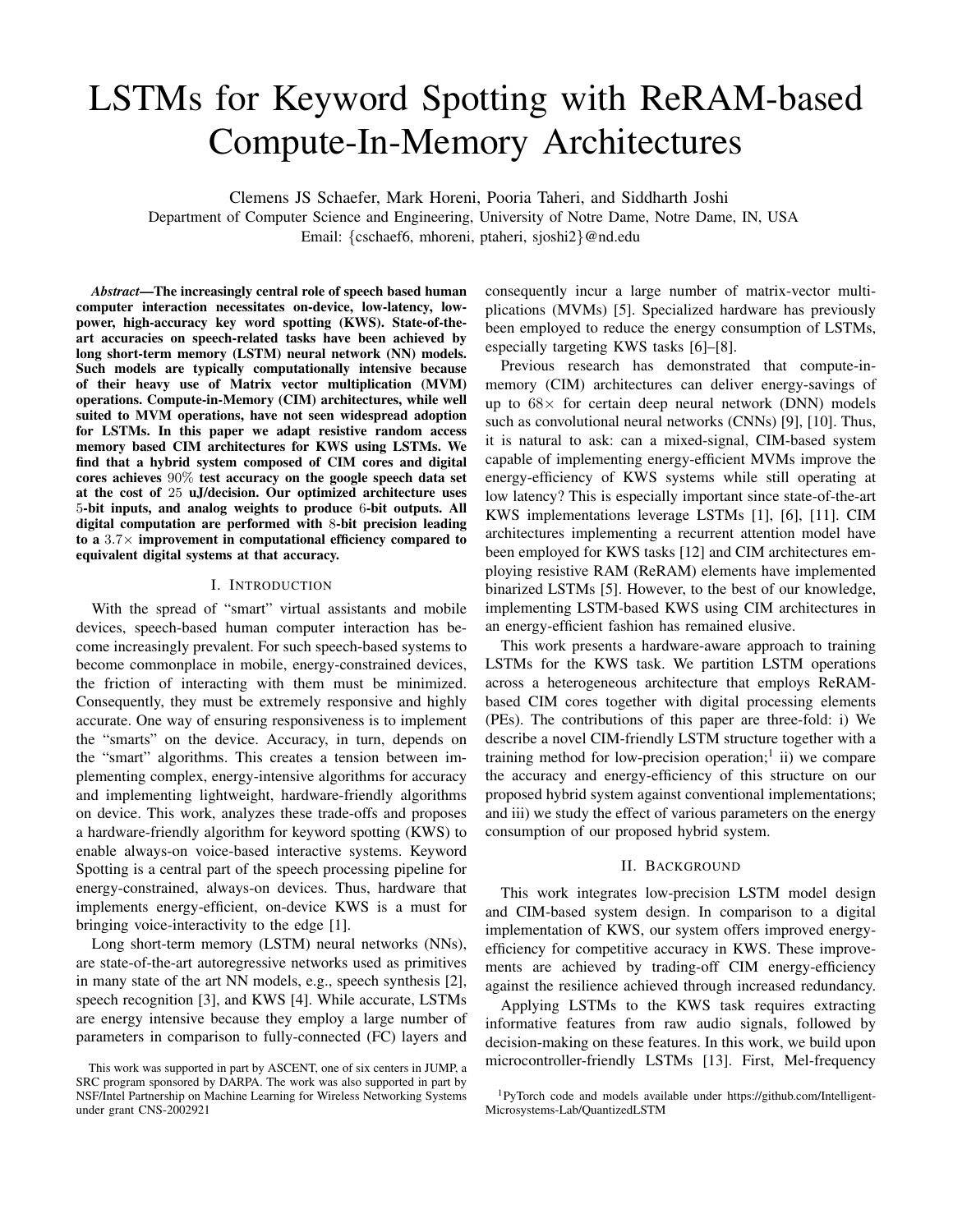

Fig. 1. System-level block diagram of our proposed compute-in-memory (CIM) based keyword spotting system. Mel-frequency cepstral coefficient (MFCC) feature extraction provides inputs to the multiple parallel long shortterm memory (LSTM) cells. The outputs of these cells are concatenated into one vector which is then evaluated against a one-hot encoded target vector.

cepstral coefficients (MFCC) are extracted from the raw audio signals over a window of 40.0625 ms with a stride of 20 ms. These MFCC features are then fed to a NN model composed of LSTM cells and FC layers. The KWS system processes the features to decide whether an input audio snippet included a specific set of key words. This work focuses on the LSTM cells and subsequent FC layers, assuming that the MFCC features are extracted and provided as inputs.

#### *A. Long short-term memory (LSTM)*

The core of our system is the LSTM cell described by [14]:

$$
i_t = \text{sigmoid}(W^i x_t + U^i h_{t-1}),
$$
  
\n
$$
f_t = \text{sigmoid}(W^f x_t + U^f h_{t-1}),
$$
  
\n
$$
o_t = \text{sigmoid}(W^o x_t + U^o h_{t-1}),
$$
  
\n
$$
\tilde{c}_t = \tanh(W^c x_t + U^c h_{t-1}),
$$
  
\n
$$
c_t = i_t \odot \tilde{c}_t + f_t + \tilde{c}_{t-1},
$$
  
\n
$$
h_t = o_t \odot \tanh(c_t).
$$
  
\n(1)

Here,  $x$  is the input,  $h$  is the hidden state,  $c$  is the memory cell state and  $t$  the current time step. Correspondingly,  $[W^i, W^f, W^o, W^c, U^i, U^f, U^o, U^c]$  are *learnable* weights, including biases. The current state depends on the previous state through  $\tilde{c}_{t-1}$  and  $h_{t-1}$  as well as the current inputs  $x_t$ . Each LSTM cell is followed by a FC, trainable, layer to map the cell output to a vector the size of the output classes.

#### *B. ReRAM Based Compute-In-Memory (CIM)*

Examining (1), each LSTM cell employs eight independent MVMs. LSTMs implemented on a digital accelerator incur significant energy-costs due to data-movement resulting from repeatedly fetching parameters from memory. Consequently, the energy-costs of digital MVMs are dominated by data movement [15]. Thus, architectures that minimize weight movement can be used for energy-efficient implementations of LSTMs. Dense storage of LSTM parameters in emerging nonvolatile resistive RAM arrays, coupled with energyefficient compute-in-memory architectures address precisely this challenge. In such architectures, the NN model weights are stored as conductances of the memory elements. CIM architectures implement *in-situ* MVM by using digital-toanalog converters (DACs) to drive the bitlines by voltages proportional to the input activation. This induces currents accumulating on the bitlines, where the current is the sum of activation-weight products through Kirchoff's current law. Integrating the current onto a capacitance and reading out the voltage value through analog-to-digital converters (ADCs) results in an effective MVM [16], [17]. CIM architectures can use a range of nonvolatile storage elements, including Ferroelectric devices, metal-oxide based devices, or spin-based devices [18]. This work uses metal oxide-based ReRAM to model the storage device due to the availability of calibrated models from fabricated CIM arrays [5], [17], [19].

# *C. Quantization*

In energy-optimized digital implementations of LSTMs, the LSTM weights, activations, and inputs must all be heavily quantized [13]. Primarily driven by the energy and latency impact of computing at high-precisions. However, the tradeoffs are different for CIM based system, for example CIM architectures can employ write-verify schemes to set conductances to arbitrary values with some degree of precision [17], [19]. Thus avoids quantizing weight values in the LSTM, at the cost of weight-noise induced by imprecision in setting the conductance values. Similarly, the use of ADCs to digitize the output of the MVMs results in exponentially more energy expended in digitizing this 'pre-activation'. Thus, reducing ADC precision through coarser quantization of the pre-activation is critical to ensuring CIM energy-efficiency. In this work, we develop a symmetric variation of "PArameterized Clipping acTivation" (PACT) [20]:

$$
\text{PACT}(x) = 0.5 \text{ sgn}(x)(|x| - ||x| - \alpha| + \alpha)
$$
\n
$$
= \begin{cases}\n-\alpha, & x \in (-\infty, -\alpha) \\
x, & x \in [-\alpha, \alpha] \\
\alpha, & x \in (\alpha, +\infty).\n\end{cases}
$$

PACT learns the clipping parameter  $\alpha$ , and taken together with an  $L_2$  regularization of its magnitude maintains LSTM accuracy while aggressively quantizing the 'pre-activation' value. In contrast to the original PACT [20] which replaced a ReLU activation our variation is symmetric and clips negative as well as positive values at the learned threshold  $\alpha$ . To quantize clipped values we first scale the values into a range between  $-1$  and 1 and then apply:

$$
Q(x,k) = \sigma(k) \cdot \text{round}\left[\frac{x}{\sigma(k)}\right],
$$

where  $\sigma(x) = 2^{1-x}$  [21]. Subsequently we apply a clipping operation to ensure that the values are within the viable range of  $-1 + \sigma(k)$  and  $+1 - \sigma(k)$ .

# *D. Regularized Learning*

We employ multiple regularization techniques for improved model accuracy. We use an LSTM-specific DropConnect [22]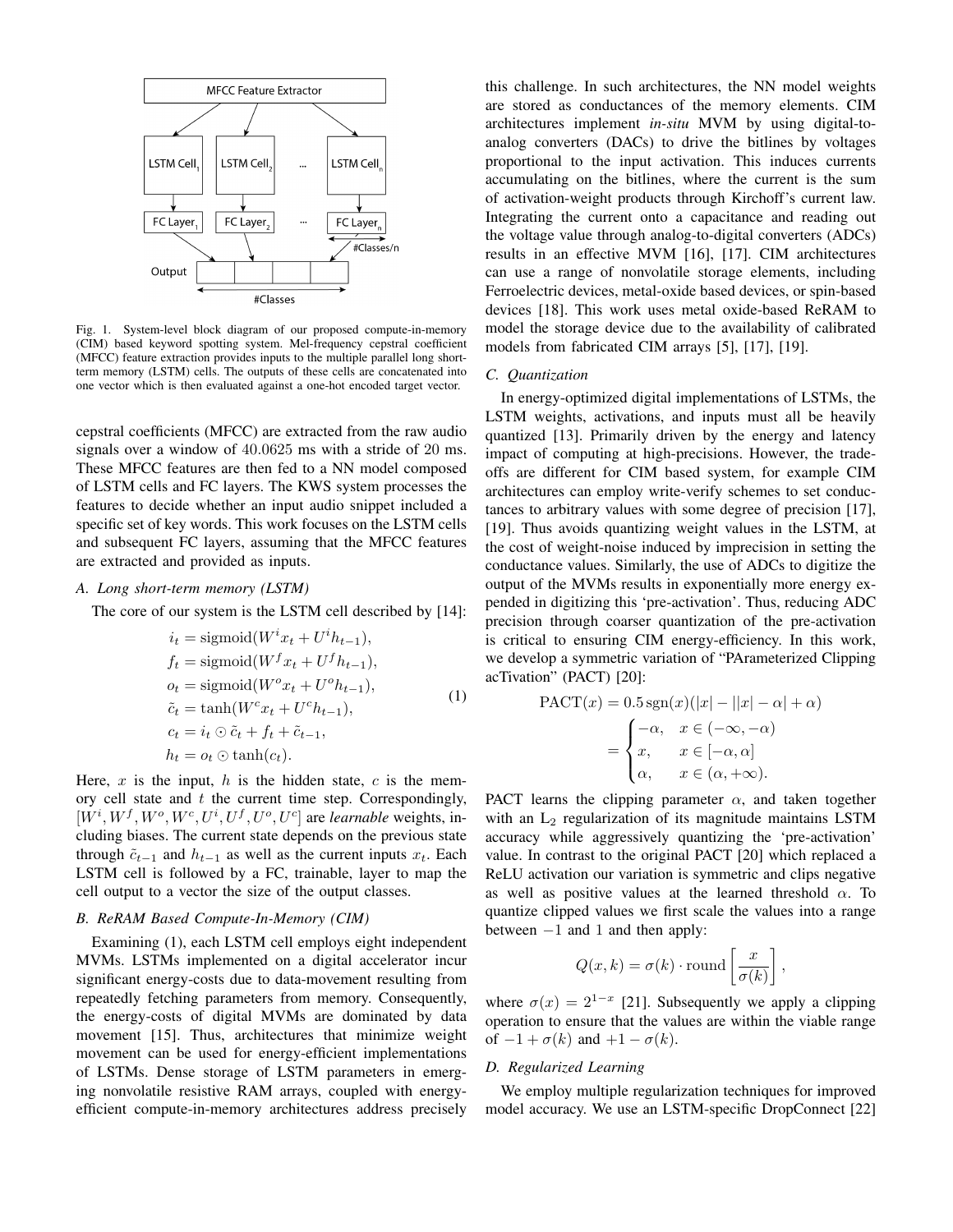

Fig. 2. An illustration of our proposed hybrid architecture using compute-in-memory (CIM) cores and digital processing elements (PEs). The CIM core is expanded on the left, with DACs driving the bitlines and a 1T1R scheme employed per resistive RAM device. The voltages applied on the bit line (BL) are weighed by the individual conductances of each ReRAM element followed by parallel accumulation on to the source line (SL). The resulting charge is digitized by the analog-to-digital converters (ADCs) at the periphery. The output of the ADC is digitally added followed by the application of a nonlinearity. These nonlinearities are applied through a lookup table (stored in a local register file) mapping the bits onto the nonlinear function. This application of the nonlinearity is followed by elementwise multiplication when required.



Fig. 3. Energy-accuracy trade-offs for CIM and digital implementations. Each line represents a efficient frontier for energy and performance. Blue and green represent CIM based solution whereby the green frontier is a restricted version of the blue based upon [17]. The red and magenta frontier stand for digital solution, whereby red is a digital implementation of our proposed CIM architecture and magenta an architecture proposed by [13].

for an initial training phase of 20, 000 epochs (one epoch is 100 − 474 training examples). This is followed by 10, 000 epochs of training with Gaussian random noise added to the model weights, emulating device noise and mismatch [23]. Characterization of ReRAM weight noise from literature [17], indicates that the standard deviation of the weight noise,  $\sigma_{noise}$ , should be set to 10% of the maximum weight stored in the CIM core. However we found through a grid search that during training weight noise of 16% results in better accuracies on the test set with 10% weight noise during inference.

#### III. METHODS

The externally-digital, internally-analog computational interface provided by CIM-based architectures offer a different set of trade-offs compared to conventional digital systems. Thus, algorithms tailored to digital systems under-perform on CIM architectures — in terms of energy-efficiency and accuracy [24]. In this work we address two limitations of energyefficient CIM systems. First, the energy-efficiency gained from employing a CIM-based architecture is completely negated when MVMs larger than core-size are required. This is driven by the higher linearity requirements from the ADCs at the CIM core periphery. Additionally, any technique that generates partial sums further incurs the same energy-cost. Second, device-to-device variation as well as noise due to analog computation drastically limits the algorithmic performance of a model on CIM architectures [23], [25].

### *A. System Architecture*

Our proposed solution, shown in Fig. 1, separates the computation of different output classes across smaller, independent LSTM cells. A group of 9 CIM cores of size  $128 \times 128$ compose one LSTM cell and one FC layer, as shown in Fig. 2. This allows for a set of CIM-tiles to be specialized to certain output classes. Figure 2 shows the internal working of a single CIM core and the placement of CIM cores in the computational flow for LSTM computation. The size of the CIM core, determines the size of the hidden dimension. The nonlinearities like the sigmoid and tanh operations as well as the element-wise operations are implemented digitally. For our simulations, we define a default configuration to be one where CIM cores take 4-bit inputs, generate 6-bit outputs, and incur 10% weight-noise. All digital operations are performed with 8-bit accuracy. All energy numbers were obtained using Accelergy [26] and Timeloop [27], evaluated on a generic 32 nm technology node. Accelergy is a compound energy estimation tool, which provides a breakdown of the total system energy into its components.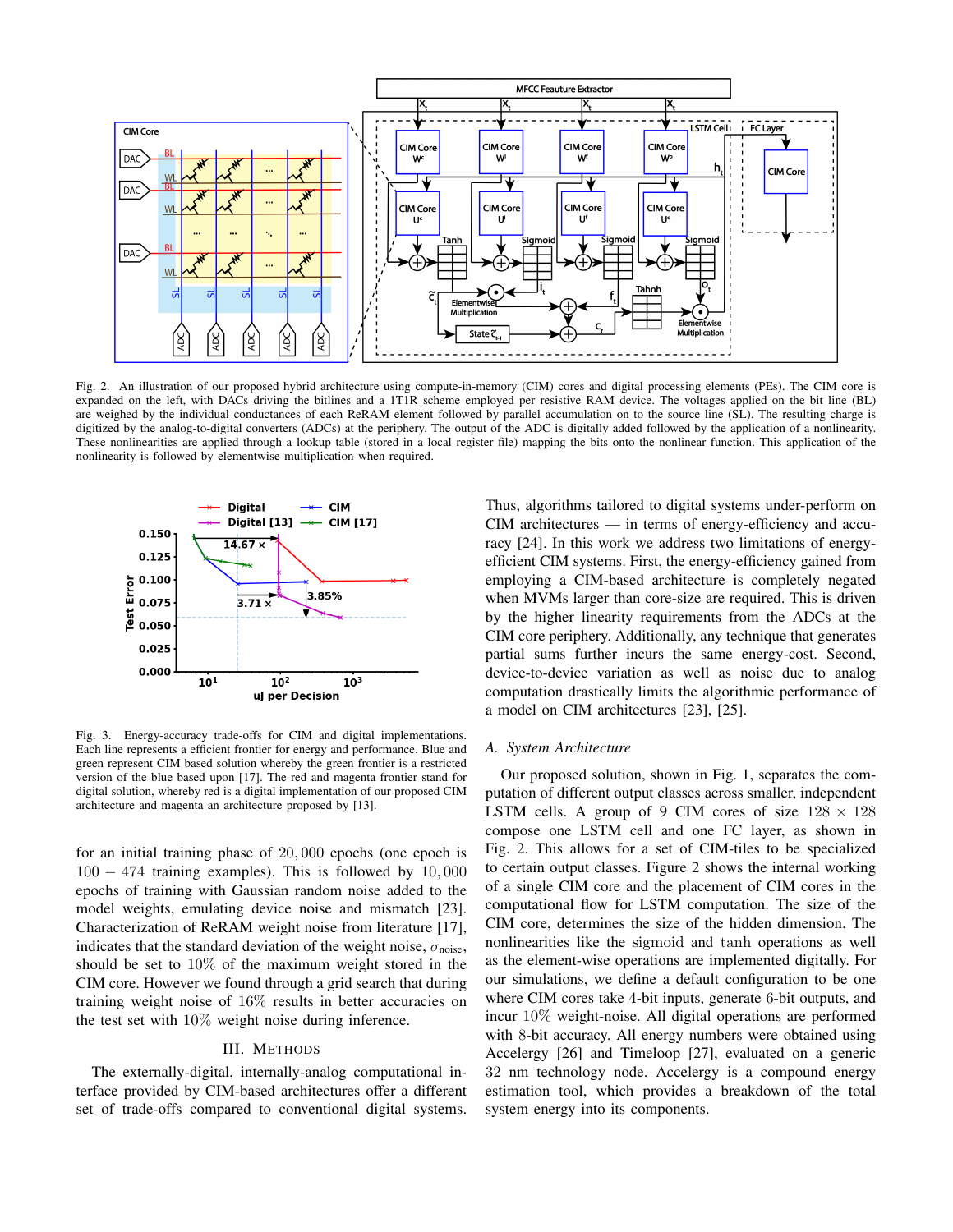

Fig. 4. (a) Effect of varying bit-widths of CIM inputs, outputs and non-CIM/digital operations as well as number of blocks and hidden state vector size on energy consumption. Hidden dimensionality has a major effect on the energy consumption as well as the output activation bit-width due to the necessity of increased ADC accuracy. (b) Effect of varying bit-widths of CIM inputs, outputs and non-CIM/digital operations as well as number of blocks and hidden state vector size on test accuracy. Accuracy is most sensitive towards low bit-widths of input activations and digital operations. (c) A comparison of the breakdown of energy expended by different subsystems in the default CIM configuration and the default digital configuration. The energy expenditure of the digital implementation is dominated by the global buffer. Note the order of magnitude difference between CIM and digital solutions. The right hand side is a enlarged version of the CIM bar in left plot highlighting the energy consumption of the ADC compared other components.

#### *B. LSTM Model Evaluation*

We evaluated KWS performance on the Google Speech Commands dataset [28]. We trained LSTM networks to detect 10 different keywords as well as silence and unknown utterances from 1 second sound snippets (total of 12 output classes). The data was enriched with 10% background noise during training and random time-shifts of 100 ms. The input data to the LSTM cells consisted of 40 MFCCs as described in II. We selected the final model based on the performance on the validation data and all numbers reported here are obtained from the test set. The data was split 80% training, 10% validation and 10% test.

# IV. ENERGY IMPACT

Given the constraint from CIM architectures, limited input/output resolution and analog noise, the energy savings come at the cost of reduced accuracy. Figure 3 shows the accuracy-energy trade-offs for CIM implementations, including configurations previously realized through an ASIC implementation [17]. We contrast this performance against that of a digital solution implementing an optimized model [13]. LSTMs designed for digital systems are much less resilient to aggressive quantization [13], demonstrating a dramatic decline in performance once the digital bit-width is below 6 bits. Our proposed model is optimized for more aggressive quantization, demonstrating a more graceful degradation in performance. Thus, using the computational efficiency of a single CIMcore, we can achieve KWS task performance comparable to microcontroller-targeted digital implementations while operating with an order-of-magnitude greater energy-efficiency. However the maximum achievable accuracy of CIM architecture is also lower than their digital counterpart, limited in part by ADC resolution. The digital model delivers 3.85% improvement in accuracy on the test-set.

Figure 4a breaks down how different model sizes and hardware configurations impact the energy-efficiency of the sys-

tem. Only a single parameter changes in each column, all other parameters are assigned their default value. As expected, ADC resolution has a significant effect on the energy-consumption. Otherwise the hidden dimensionality has the biggest effect on the energy consumption, e.g. increased vector size for hidden LSTM output causes the biggest increase in energy consumption. Similarly, Fig. 4b depicts how different parameters affect the model's accuracy on the test-set. Saliently, quantization of the input and the number of bits allocated to the digital PE significantly impact the accuracy. Contrasting Figs 4a and 4b, it becomes clear that parameters most sensitive to the accuracy are not necessarily the parameters that impact energyefficiency. This opens up opportunities for energy-accuracy optimizations, with the pareto curves shown in Figure 3.

Figure 4c offers insight into the main energy drivers of a LSTM cell. Energy consumption in CIM architectures is dominated by the energy expended by the ADCs, in the digital PEs this is dominated by the memory-access energy. In both of these cases, these dominant components expend 83% to 98% of the total energy, opening the way to future optimizations.

# V. CONCLUSION

We developed a LSTM model targeting CIM architectures, demonstrating a different set of accuracy-energy trade-offs compared to models optimized for digital architectures. Our tailored model, achieves 90% test accuracy on the google speech dataset at 25 uJ/decision, a  $3.7\times$  improvement over digital systems. Our findings suggest that memory management and storage have the largest impact on resource constrained architectures. Meanwhile the energy-efficiency of CIM architectures is dominated by ADCs and the accuracy is limited by input bit-widths.

#### **REFERENCES**

[1] J. Giraldo, C. O'Connor, and M. Verhelst, "Efficient keyword spotting through hardware-aware conditional execution of deep neural networks, in *2019 IEEE/ACS 16th International Conference on Computer Systems and Applications (AICCSA)*. IEEE, 2019, pp. 1–8.